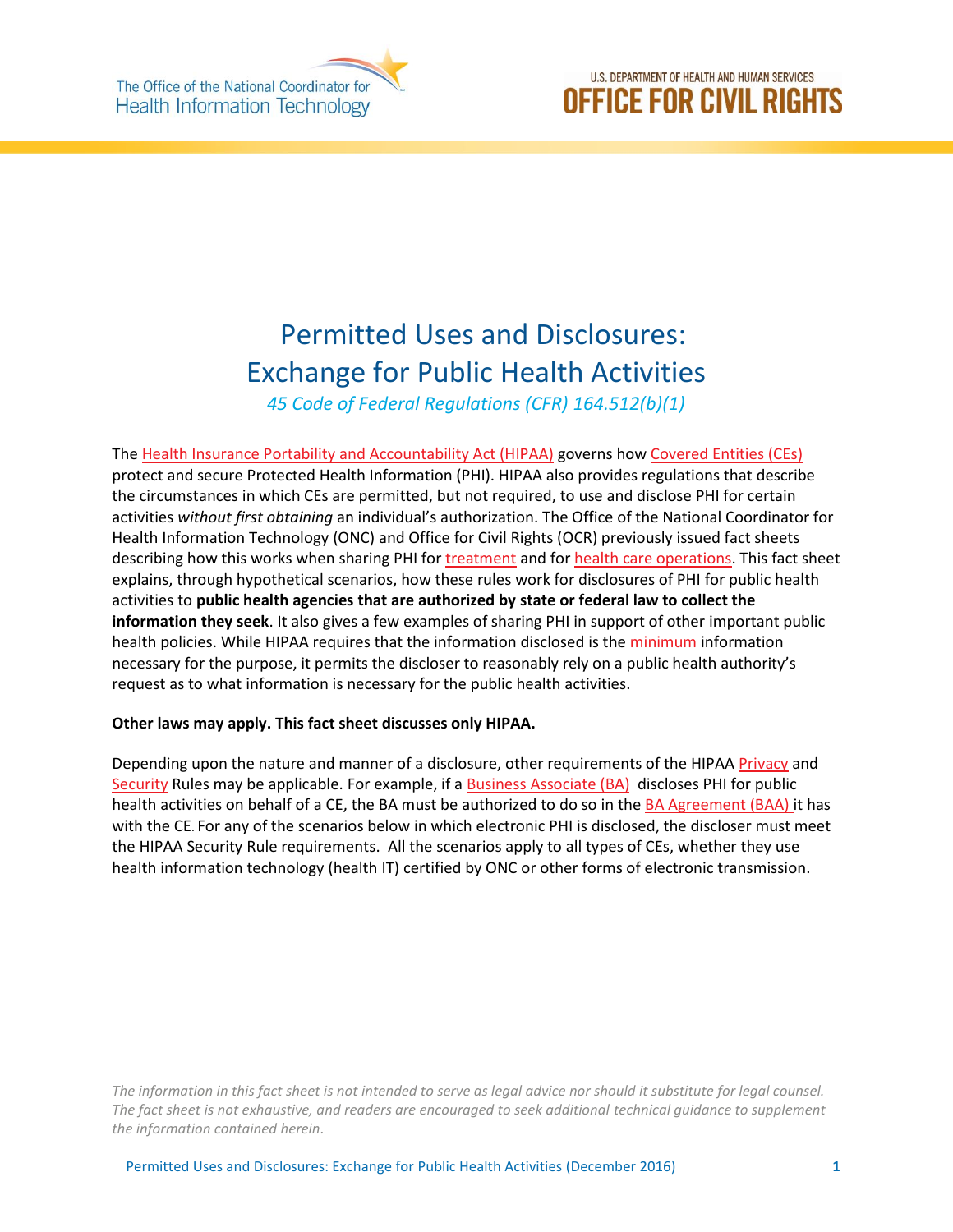The Office of the National Coordinator for **Health Information Technology** 

# Scenario 1: Exchange for Reporting of Disease

Healthy Hospital is located in the City of Sunshine, which has had a recent increase in the number of confirmed cases of the Zika virus.

The [U.S. Centers for Disease Control and Prevention \(CDC\),](http://www.cdc.gov/) acting in its capacity as a public health authority and authorized by law to collect disease surveillance information, requests that Healthy Hospital report PHI on an ongoing basis for all prior and prospective cases of patients exposed to the Zika virus, whether suspected or confirmed. Healthy Hospital may use health IT certified by the ONC Health IT Certification program ("certified health IT") to disclose PHI to the CDC in response to the request and may reasonably rely on CDC's request as to the PHI needed. Healthy Hospital must meet the requirements of the HIPAA Security Rule if providing electronic PHI to CDC. The CDC's ability to collect this type of information extends to all public health information within the scope of CDC's public health authority.



*Figure 1: Reporting of Disease Scenario*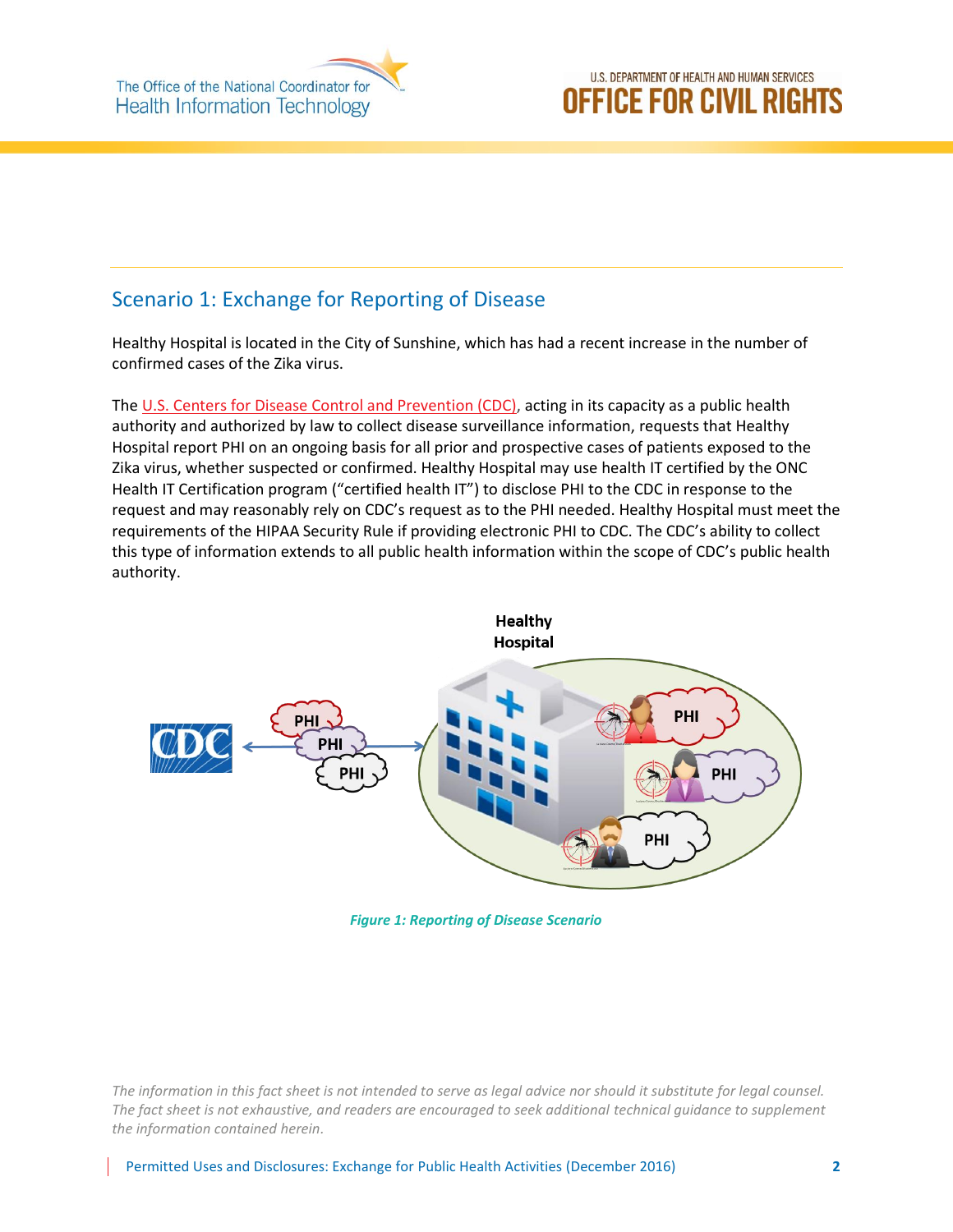#### Scenario 2: Exchange for Conduct of Public Health Surveillance

Healthy Hospital is located in the State of Meadowvale. The Meadowvale Health Department maintains the state central cancer registry, and State law authorizes the Department to collect data on cancer occurrence (including the type, extent, and location of the cancer) and the type of initial treatment. Under [45 CFR 164.512\(b\)\(1\)\(i\),](http://www.ecfr.gov/cgi-bin/text-idx?SID=938e08839465e82e2c30c3bd4a359ce2&node=pt45.1.164&rgn=div5%23se45.1.164_1402#se45.1.164_1512) Healthy Hospital may use certified health IT to disclose electronic PHI to the Meadowvale Health Department's central cancer registry. In deciding how much and what information to supply to Meadowvale Department of Health, HIPAA permits Healthy Hospital to reasonably rely on the Meadowvale Department of Health's statement of what information is necessary for the public health activities. Disclosure of electronic PHI requires HIPAA Security Rule compliance.



*Figure 2: Public Health Surveillance Scenario*

*The information in this fact sheet is not intended to serve as legal advice nor should it substitute for legal counsel. The fact sheet is not exhaustive, and readers are encouraged to seek additional technical guidance to supplement the information contained herein.*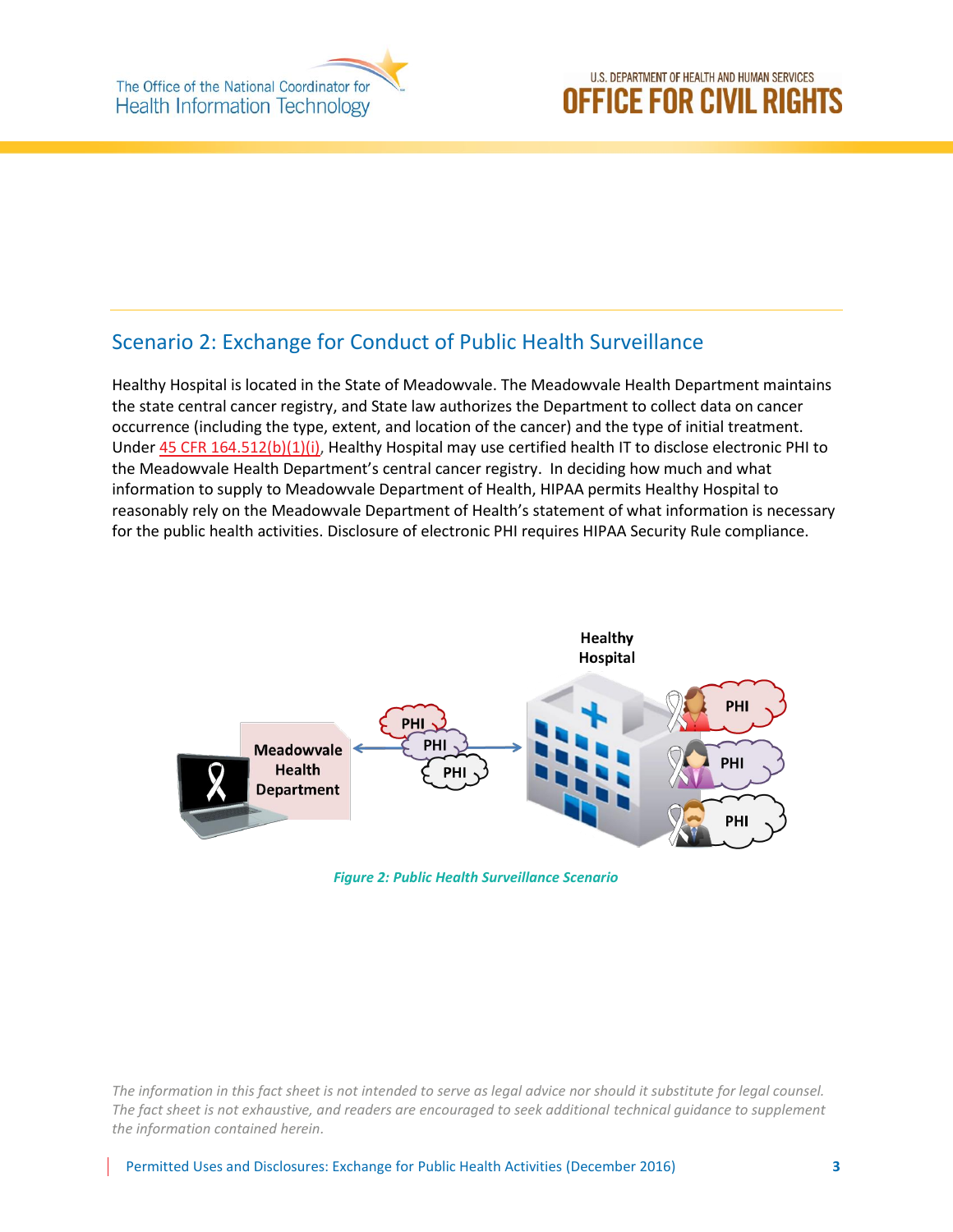The Office of the National Coordinator for **Health Information Technology** 

# U.S. DEPARTMENT OF HEALTH AND HUMAN SERVICES **OFFICE FOR CIVIL RIGHTS**

#### Scenario 3: Exchange for Public Health Investigations

The State of Mountaintop Department of Health investigates the source of a recent measles outbreak in a local school, and State law authorizes the Department to access medical records to complete the investigations. The Mountaintop Department of Public Health asks all health providers in the state to report confirmed diagnoses of measles, including patient identity, demographic information, and positive test results. Under  $45$  CFR  $164.512(b)(1)(i)$ , providers within the State of Mountaintop may use certified health IT to disclose PHI to the Department of Health. While providers may only disclose the minimum necessary for the purpose of the public health investigation, they may reasonably rely on representations from the Department of Health about what PHI is necessary to conduct the investigation. Disclosure of electronic PHI requires HIPAA Security Rule compliance.



*Figure 3: Public Health Investigations Scenario*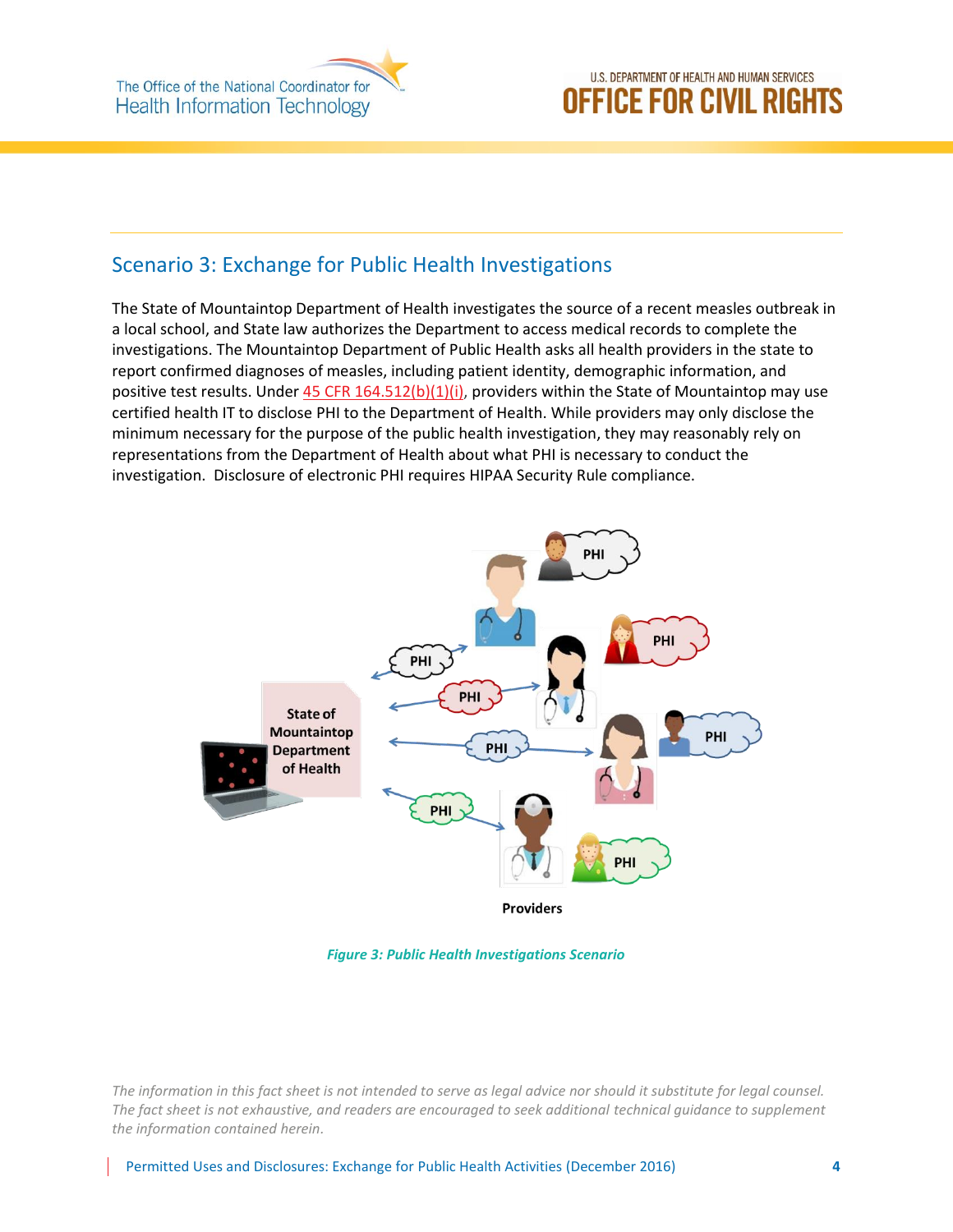### Scenario 4/5: Exchange for Public Health Interventions

When Urban City's water supply is found to be contaminated with lead in State Prariewind, the Prariewind Health Department implements a lead poisoning intervention program and needs lead exposure test results of children who might have been exposed. Because of the known long-term neurological effects of lead poisoning in children, Prariewind's Health Department is authorized by law to obtain the test results of each tested child and to track those children's health and development over time. The Department contracts with a local health information exchange (HIE) to collect, on the Health Department's behalf from local providers, PHI about the tested children. Unde[r 45 CFR 164.512\(b\)\(1\)\(i\),](http://www.ecfr.gov/cgi-bin/text-idx?SID=938e08839465e82e2c30c3bd4a359ce2&node=pt45.1.164&rgn=div5%23se45.1.164_1402#se45.1.164_1512) providers may disclose the PHI to the Prariewind Health Department using certified health IT. While providers must only disclose the minimum necessary for the purpose of the public health intervention, they can reasonably rely on representations from the Prariewind Department of Health that the requested PHI is the minimum needed to implement the program. Disclosure of electronic PHI requires HIPAA Security Rule compliance.



*The information in this fact sheet is not intended to serve as legal advice nor should it substitute for legal counsel. The fact sheet is not exhaustive, and readers are encouraged to seek additional technical guidance to supplement the information contained herein.*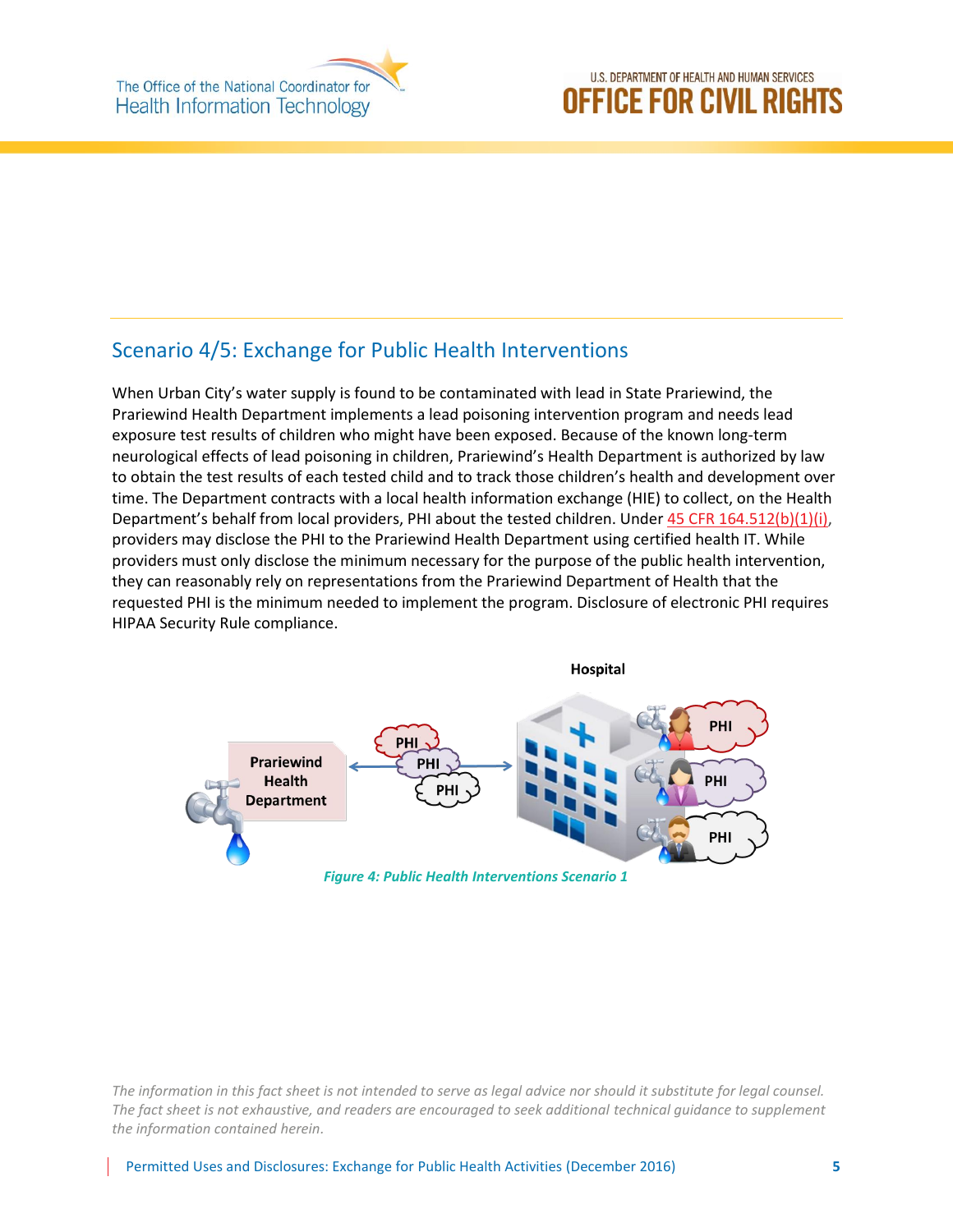

# U.S. DEPARTMENT OF HEALTH AND HUMAN SERVICES **OFFICE FOR CIVIL RIGHTS**

For another example, the State of Coastalview Public Health Authority is responsible under state law for implementing a CMS State Innovation Model (SIM) program in their state. Coastalview was awarded a SIM grant to conduct a public health intervention measuring of outcomes for patients that have both diabetes and depression and whose primary care provider (PCP) coordinate their patients' care.

Coastalview requests that PCPs within the state disclose PHI to the state's Public Health Authority to assist in the evaluation of care coordination outcomes. Under  $45$  CFR 164.512(b)(1)(i), PCPs within Coastalview's jurisdiction may disclose PHI to the Coastalview Public Health Authority using certified health IT. While PCPs must only disclose the minimum necessary for the purpose of the public health intervention, they may reasonably rely on representations from the Public Health Authority that the requested PHI is the minimum needed. Disclosure of electronic PHI requires HIPAA Security Rule compliance.



*Figure 5: Public Health Interventions Scenario 2*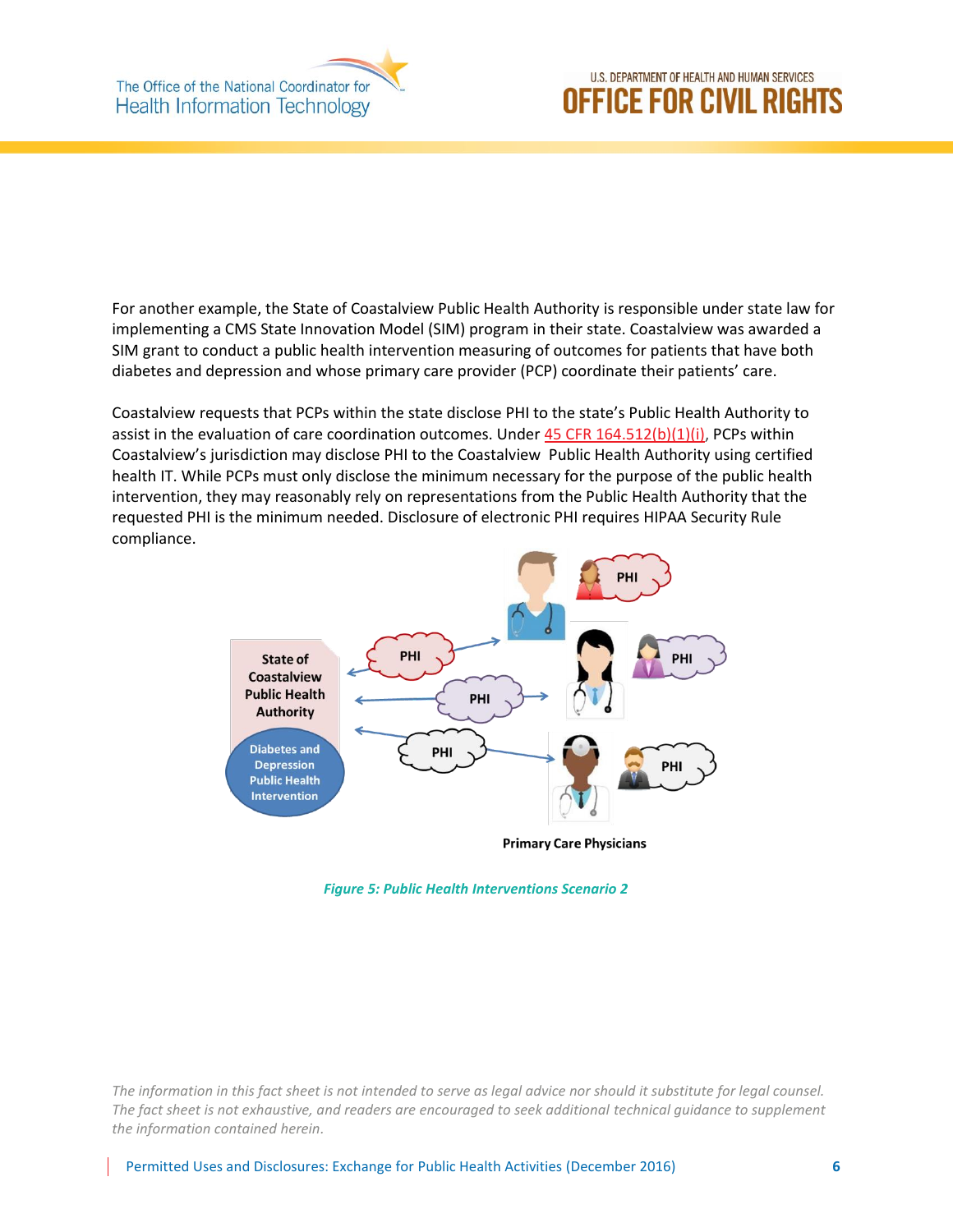

# Scenario 6: Exchange Subject to Food and Drug Administration (FDA) Jurisdiction

Medical devices are subject to the jurisdiction of th[e U.S. Food and Drug Administration \(FDA\).](http://www.fda.gov/) A device manufacturer announces a Class I Medical Device Recall for HeartWare2.0. Dr. Johnson implanted HeartWare 2.0 in 35 patients prior to the recall. Dr. Johnson employs certified health IT to identify patients with HeartWare 2.0. She may disclose PHI, such as patient contact information and other health information about the affected patients, to the FDA under  $45$  CFR  $164.512(b)(1)(iii)(c)$ . Dr. Johnson must disclose only the information she thinks is necessary to support the recall, but she may seek the manufacturer's input, if she wants, in making that decision.

HeartWare 2.0

Disclosure of electronic PHI requires HIPAA Security Rule compliance.

*Figure 6: FDA Jurisdiction Scenario*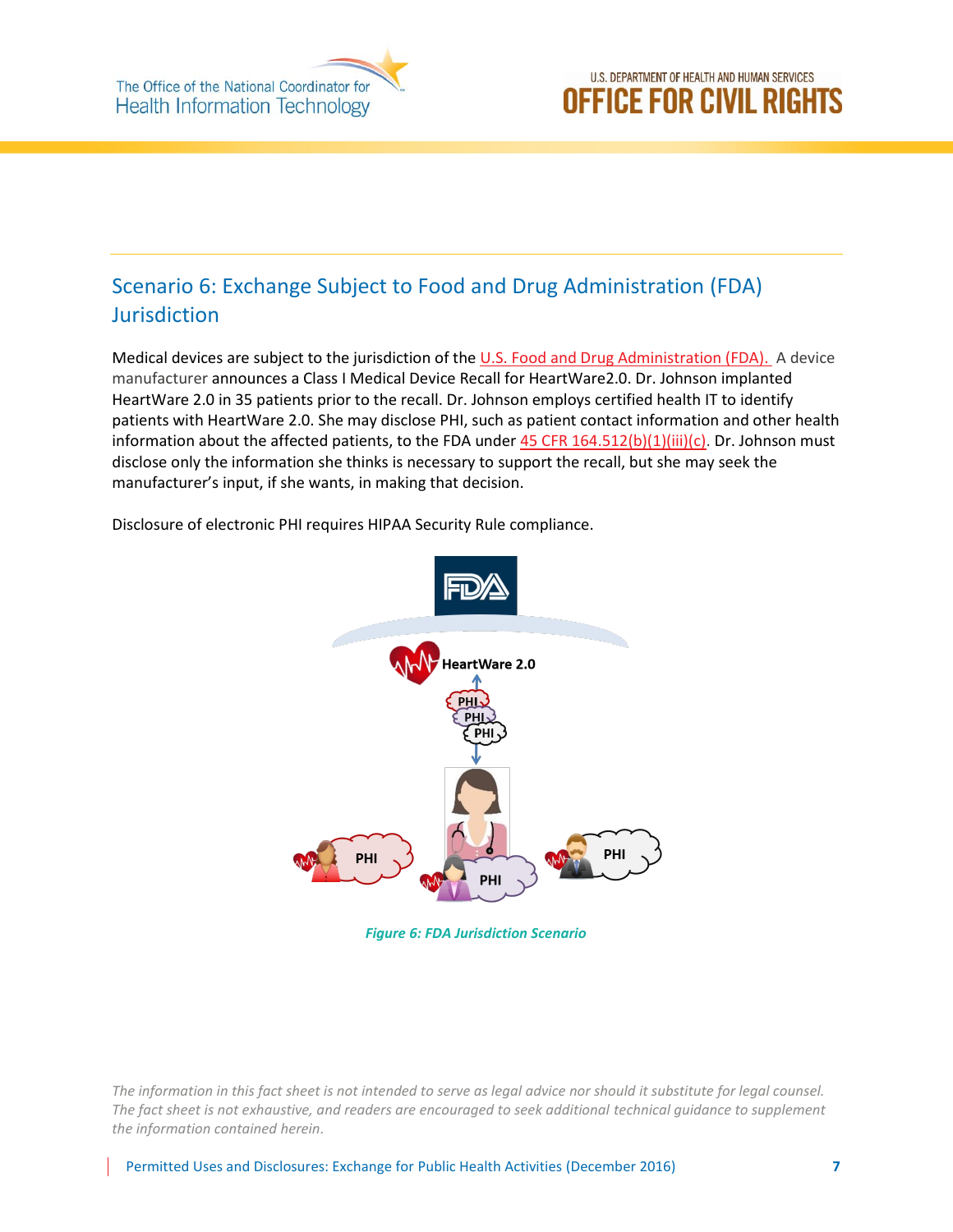

# Scenario 7: Exchange for Persons Exposed to Communicable Disease and for Related Public Health Investigation

Patient Y went to the Emergency Department at Local Hospital due to a severe laceration to the leg. While in the waiting area, Patient Y sits next to Patient Z. It is later confirmed that Patient Z has an airborne, communicable virus. Patient Y and other patients in the waiting area were potentially exposed.

Local law permits providers to notify individuals that may have been exposed to a communicable disease. Local Hospital may use PHI and certified health IT to identify patients who were in the waiting area and potentially exposed to the virus. Local Hospital may send notices to the exposed patients about their exposure based on 45 CFR 164.512(b)(1)(iv). Local Hospital must only use and disclose the minimum necessary PHI for the purpose of the notification of exposure to the communicable disease.

Local Department of Health, in conjunction with Local Hospital, is conducting an investigation into outbreaks of the virus. Local Department of Health is authorized by law to collect disease information and access medical records to conduct investigations and implement disease control measures and asks Local Hospital to provide the PHI of patients exposed to the virus. Local Hospital may use certified health IT to disclose this PHI to the Department of Health based on 45 CFR 164.512(b)(1)(i). While Local Hospital must only disclose the minimum necessary for the purpose of the public health investigation, it may reasonably rely on the Local Department of Health's representations about what is the minimum information needed to conduct the investigation. Disclosure of electronic PHI requires HIPAA Security Rule compliance.



*Figure 7: Exchange for Persons Exposed to Communicable Disease and for Related Public Health Investigations Scenario*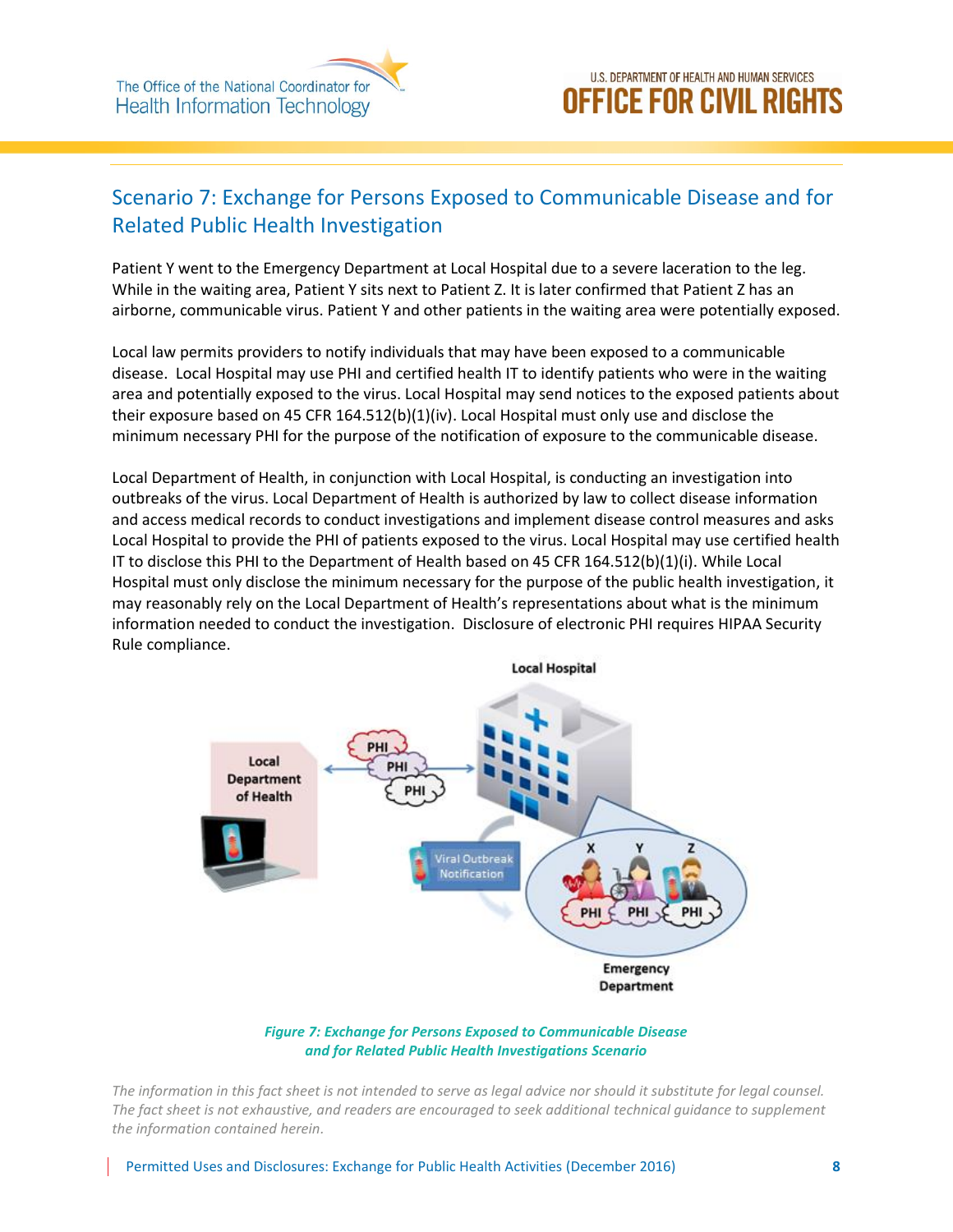# Scenario 8: Exchange in Support of Medical Surveillance of the Workplace

Worker Bee is employed by Mining 247 Company. By federal law, Mining 247 is required to monitor the safety of working conditions, also known as medical surveillance of the workplace. At the request of Mining 247 Company, Dr. Hopeful provides health care evaluation services to Worker Bee so the company can evaluate work-related illness and injuries and conduct medical surveillance. Mining 247 Company needs this information to comply with the Mine Safety and Health Administration (MSHA) and state laws. Unde[r 45 CFR 164.512\(b\)\(1\)\(v\),](http://www.ecfr.gov/cgi-bin/text-idx?SID=938e08839465e82e2c30c3bd4a359ce2&node=pt45.1.164&rgn=div5%23se45.1.164_1402#se45.1.164_1512) Dr. Hopeful may disclose Worker Bee's workplace medical surveillance-related PHI to Mining 247 Company. Dr. Hopeful must provide Worker Bee with written notice that the information will be disclosed to his or her employer at the time the health care evaluation is provided (or the notice may be prominently posted at the worksite if that is where the service is provided). Dr. Hopeful must only disclose the minimum necessary PHI that consists of findings concerning the workplace surveillance. Dr. Hopeful discloses the information to Mining 247. As she disclosed the information electronically, the HIPAA Security Rule applies to her disclosure.



*Figure 8: Exchange in Support of Medical Surveillance of the Workplace Scenario*

*The information in this fact sheet is not intended to serve as legal advice nor should it substitute for legal counsel. The fact sheet is not exhaustive, and readers are encouraged to seek additional technical guidance to supplement the information contained herein.*